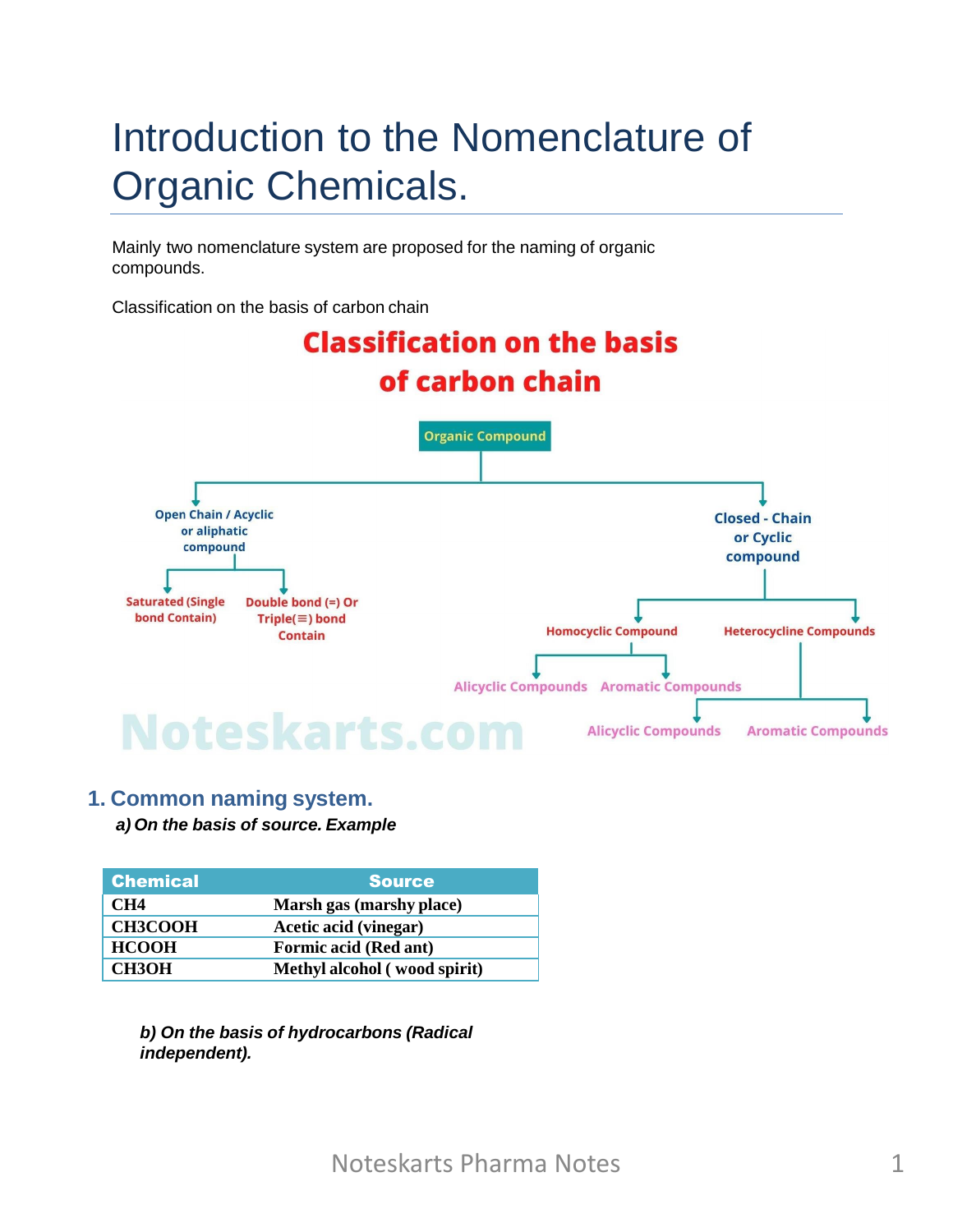| No. of Carbon<br><b>Atoms</b> | <b>Prefix</b> |
|-------------------------------|---------------|
| 1 <sup>C</sup>                | form.         |
| 2C                            | acet          |
| 3C                            | propion       |
| $\overline{4C}$               | butyr         |
| 5 <sub>C</sub>                | valer         |

- Three carbon with one double bond— Acryl.
- Four carbon with one double bond—

| <b>Function</b><br>al | <b>Suffix</b> |
|-----------------------|---------------|
| groups                |               |
| -CHO                  | aldehyde      |
| -COOH                 | IC acid       |
| -COOR                 | alkyl-ate     |
| -COX                  | alkyl halide  |
| -CONH <sub>2</sub>    | amide         |
| CΝ                    | Onitrile      |

#### **Radical dependent-**

| <b>Suffix</b><br><b>Sr.no</b> Number<br>of Bond<br>1)<br>Single<br>ane suffix<br>bond $(-)$<br>ene suffix<br>2)<br>Double<br>bond $(=)$<br>$Triple(\equiv) bond$<br>3)<br>yne suffix |  |  |
|--------------------------------------------------------------------------------------------------------------------------------------------------------------------------------------|--|--|
|                                                                                                                                                                                      |  |  |
|                                                                                                                                                                                      |  |  |
|                                                                                                                                                                                      |  |  |
|                                                                                                                                                                                      |  |  |

For saturated hydrocarbon—CnH2n+2-

Suffix used as -ane.

- If unbranched hydrocarbon then use prefix (n)
- When one methyl group is attached to the second C-atom of the continuous chain then iso prefix is used.
- When Two methyl group is attached to the second C-atom of the continuous chain then neo prefix is used.

Note—when one hydrogen group are removed from the alkane then radical is form and called monovalent radical or alkyl. -CH3—methyl -C2H5—ethyl For unsaturated hydrocarbon…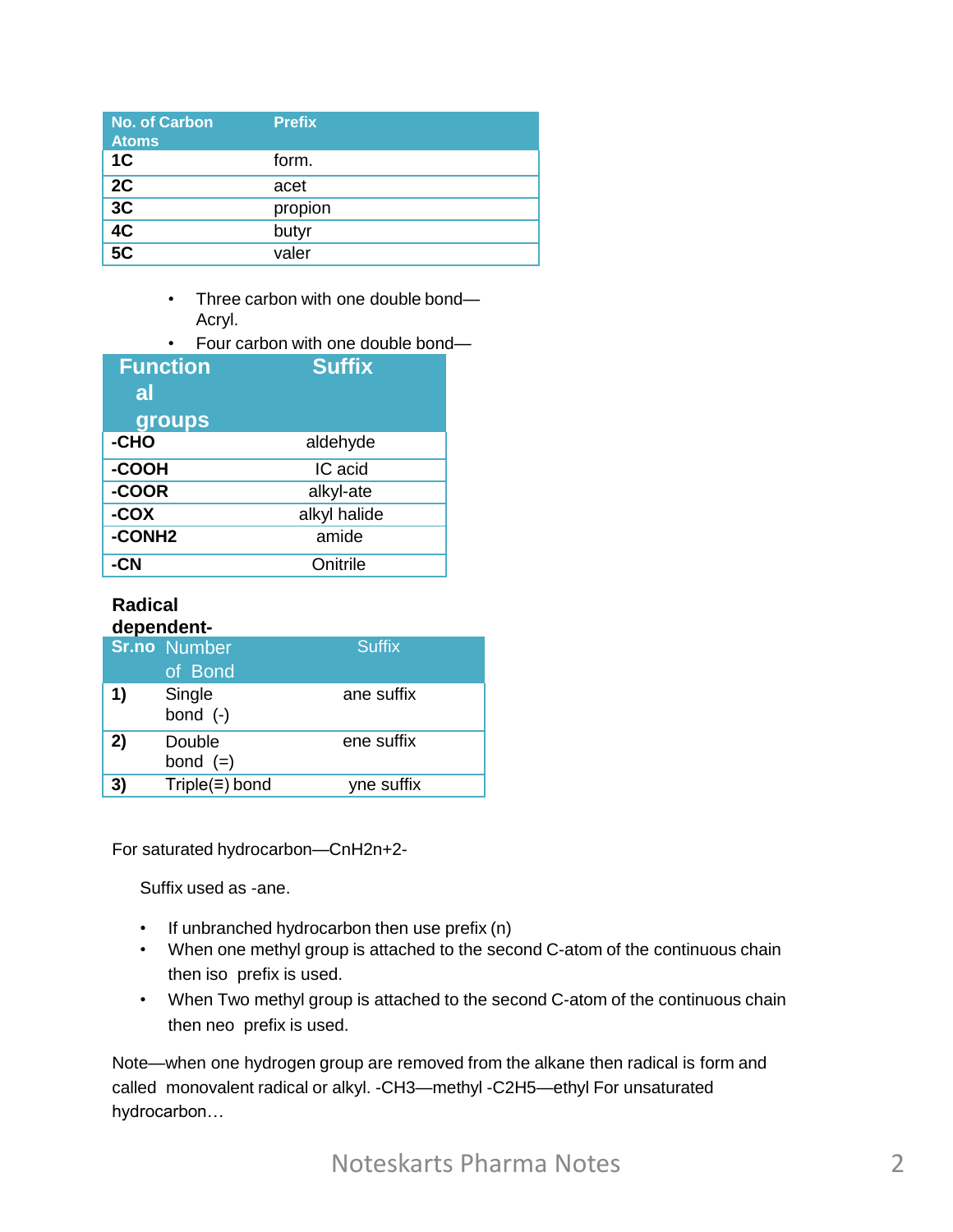- Double bond(CnH2n)—suffix ene
- Triple bond(CnH2n-2)—suffix yne Note—unsaturated radical.

#### **Ex -CH2=CH--- vinyl. -CH2-CH=CH2 — Allyl.**

If any functional group are attached to the radical then direct functional suffix are used to radical. Name= prefix of  $R +$  Suffix of

| <b>Function</b><br>al<br>groups | <b>Suffix</b> |
|---------------------------------|---------------|
| -OH                             | alcohol       |
| $-NH2$                          | Amine         |
| -O-                             | ether         |
| $-S-$                           | thio ether    |
| $-\overline{x}$                 | halide        |
| $-CN$                           | Cyanide       |
| -ငΩဝ-                           | ketone.       |

## **IUPAC NAMING SYSTEM.**

Rule—

- A) Selection of longest continuous parent carbon chain.
- B) Numbering in selected parent carbon chain.

#### **Priority order for selection of carbon chain**

(Functional group > multiple bond>number of carbon atom>substituents)

#### **Functional group-**

|    | <b>S.No. Functional Group</b>       | <b>Prefix</b>                         | <b>Suffix</b>                   |
|----|-------------------------------------|---------------------------------------|---------------------------------|
| 1. | -(C) OOH (carboxylic acid)<br>-COOH | $\boldsymbol{\mathsf{x}}$<br>carboxy  | oic acid<br>carboxylic acid     |
| 2. | -SO <sub>3</sub> H (sulphoric acid) | sulpho                                | sulphonic acid                  |
| 3. | -(C)OOR(ester)<br>-COOR             | X<br>alkoxy carbonyl or<br>carbalkoxy | alkyl-oate<br>alkyl-carboxylate |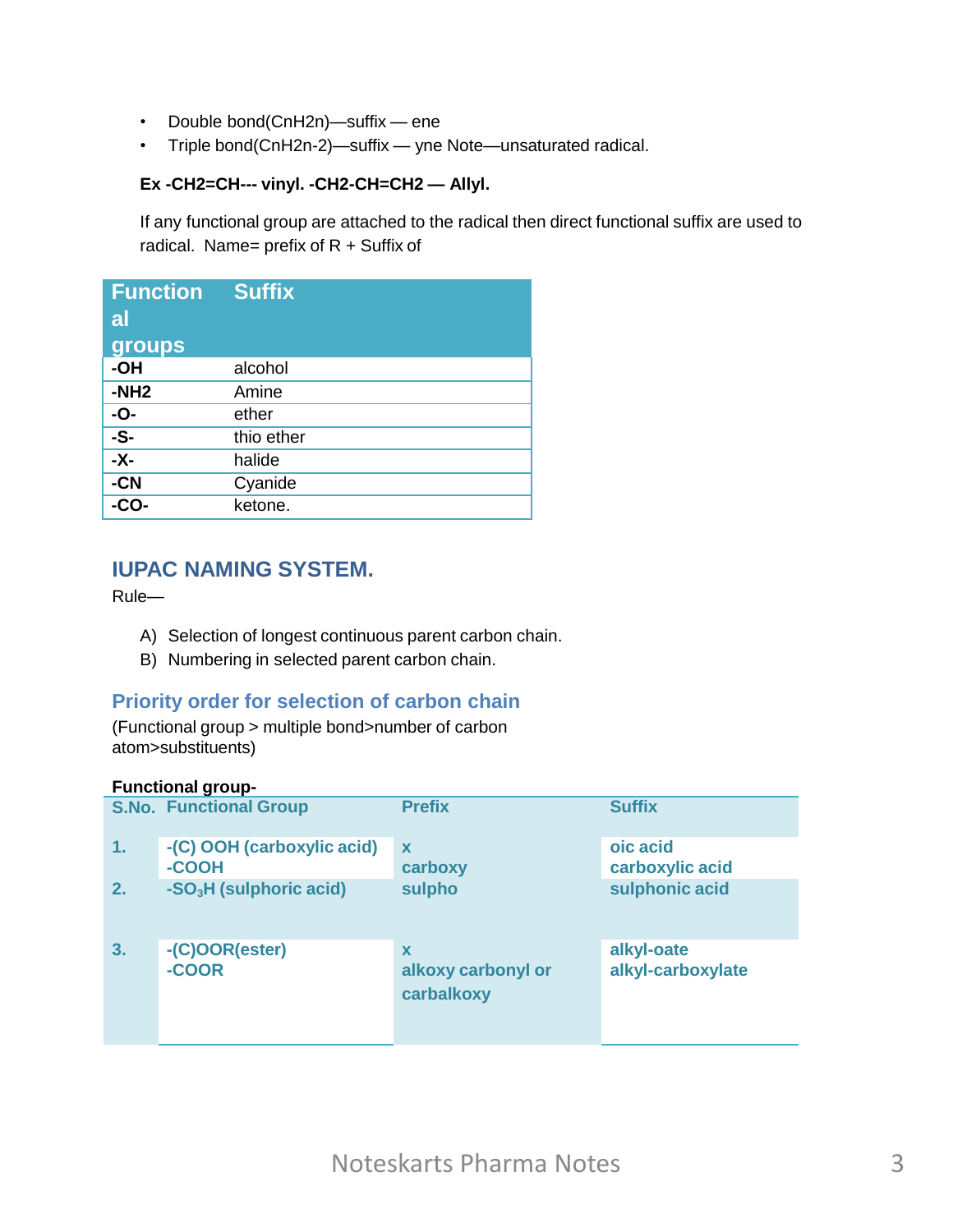| 4.             | -(C)OX(acid halide)                                  | $\mathbf x$          | oyl halide                    |
|----------------|------------------------------------------------------|----------------------|-------------------------------|
|                | $-COX$                                               | halo formyl          | carbonyl halide               |
| 5.             | $-C)$ ONH <sub>2</sub> (amide)<br>-CONH <sub>2</sub> | X<br>carbamoyl       | amide<br>carbonitrile         |
| 6.             | -(C)N (cyanide)<br>$-CN$                             | $\mathbf x$<br>cyano | <b>Nitrile</b><br>carboxamide |
| $\mathbf{7}$ . | -(C)HO (aldehyde)<br>-CHO                            | OXO<br>formyl        | al<br>carbaldehyde            |
| 8.             | -OH (alcohol)                                        | hydroxy              | οl                            |
| 9.             | -SH (thio alcohol)                                   | mercapto             | thiol                         |
| 10.            | $-NH2$ (amine)                                       | amino                | amine                         |

# Multiple bond-

|    | <b>Sr.no</b> Number<br>of Bond | <b>Suffix</b> |
|----|--------------------------------|---------------|
| 1) | Single<br>bond $(-)$           | ane suffix    |
| 2) | Double<br>bond $(=)$           | ene suffix    |
| 3) | $Triple(\equiv) bond$          | yne suffix    |

# No of carbon

| Number of<br>Carbons | <b>Root Word</b> |
|----------------------|------------------|
| 1 <sub>C</sub>       | meth             |
| 2C                   | eth              |
| 3C                   | prop             |
| 4C                   | but              |
| 5C                   | pent             |
| 6C                   | hex              |
| 7 <sub>C</sub>       | hept             |
| 8C                   | oct              |

### Substituents

| means<br><b>Substituents</b> | <b>Prefix</b> |
|------------------------------|---------------|
| -R                           | alkyl         |
| $-NH2$                       | amino         |
| $-o-N=O$                     | nitrite       |